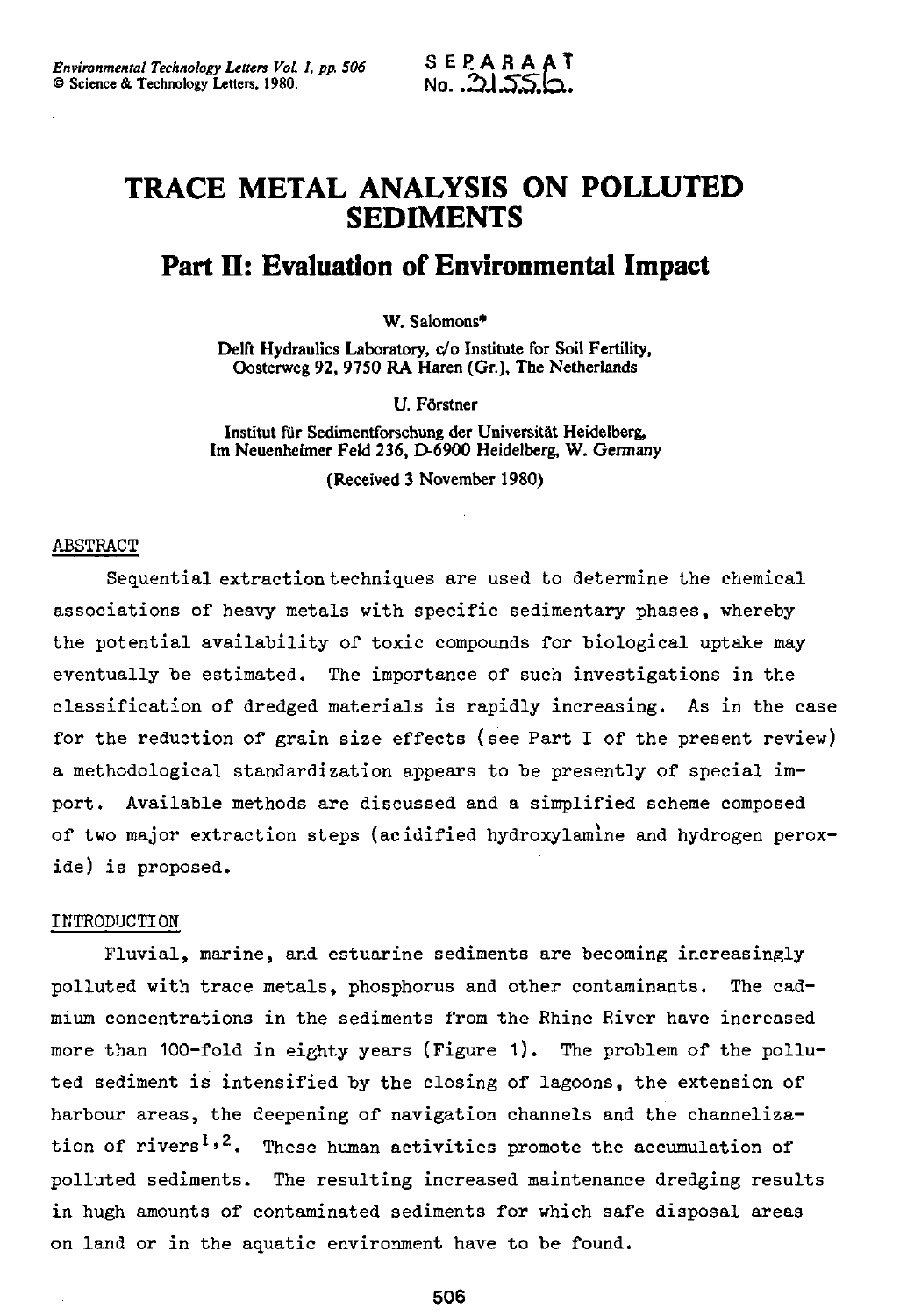

Figure 1: Increase in cadmium concentrations in Rhine sediments due to increased industrial use and the increase in annual dredging in the Rotterdam harbour due to harbour extension. Note that the cadmium concentrations are logarithmic.

Important problem areas with regard to the presence of contaminated sediments in the environment are:

- the behaviour of heavy metals and other contaminants in the sediments which are deposited in more or less permanent sedimentation areas (lakes, coastal environments): Are the sediments a permanent sink for trace metals or is remobilization possible?
- The bioavailability of the contaminants in the sediments for aquatic life;
- The behaviour of contaminants in dredged material during and after disposal in dumping areas either on land or in the aquatic environment;
- The availability of the trace metals in landfill areas for biological uptake.

To assess the environmental impact of contaminated sediments, information on total concentrations alone is not sufficient because trace metals are distributed over the various chemical compounds and minerals in sediments. Only part of the metals present may take part in short-term geochemical processes and/or are bio-available.

Five major mechanisms can be distinguished for metal accumulation on sedimentary particles: (1) adsorptive bonding on fine grained substances, (2) precipitation of discrete metal compounds, (3) coprecipitation of metals with hydrous Fe and Mn oxides and carbonates,  $(4)$  associations with organic compounds, and (5) incorporation in crystalline material.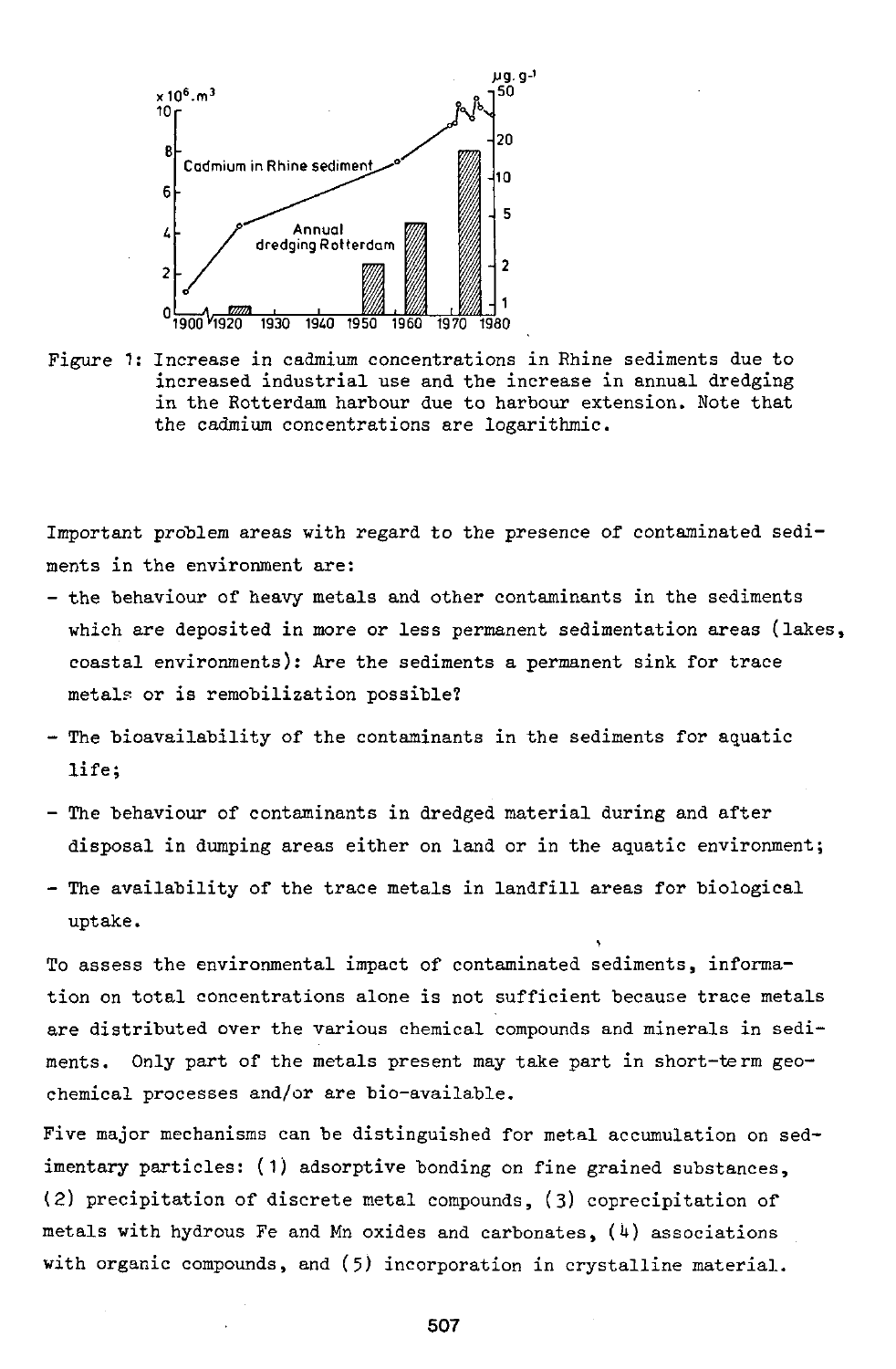## METHODS FOR THE SPECIATION OF PARTICULATE TRACE METALS

Problems related to soil science have quite early led to the development of single leaching techniques to determine the availability of trace metals in soils for plants. Most of these earlier studies do not consider the various sinks for trace metals in soils. Some exceptions are the studies on the speciation of copper<sup>3,4</sup> and zinc, and manganese<sup>5</sup>.

In the sediment-petrographic field, interest was focussed initially on differentiating between authigenic and detrital phases using single step leaching techniques. By chemical leaching with EDTA, dilute hydrochloric acid and acetic acid, the distribution of elements in detrital igneous minerals and authigenic phases in pelagic sediments could be determined<sup>6,7</sup>. Extraction with 25% (v/v) cold acetic acid has to separate trace elements in carbonate rocks into detrital and non-detrital fractions<sup>8</sup>. This method has subsequently been adopted for the study of heavy metals in sediments in Canada<sup>9</sup> and in Norwegia The treatment with acetic acid removes metals present in carbonates and easily soluble amorphous compounds of manganese and iron held in ionexchange positions and weakly attached to organic matter<sup>9</sup>.

Chester and Hughes<sup>11</sup> introduced a combined acid-reducing  $a_0$ hydroxylamine hydrochloric acid and *25%* (v/v) acetic acid for the separation of ferromanganese minerals, carbonate minerals and adsorbed trace metals (non-lithogeneous fraction) from marine sediments. It should be noted that no concise nomenclature is possible in view of the different leaching agents and extreme variety in sediment composition. Both the acetic acid attack and the hydroxylamine acetic acid method do not liberate metals that form strong complexes with organic matter (e.g. copper)<sup>12</sup>. Therefore these two leaching solutions do not differentiate between detrital and non-detrital fractions in lake, river and certain estuarine deposits, which often contain high amounts of organic matter.

A dithionite-citrate extraction method has been proposed for the removal of metals present in hydrous manganese and iron hydroxides<sup>13</sup>. However, for routine investigations an extraction with0.3 M HCl seems to produce the same results and is thus preferable because this procedure requires fewer manipulations<sup>14</sup>. A single extraction method for the deter of trace metals associated with carbonates makes use of an acidic ionexchanger<sup>15</sup>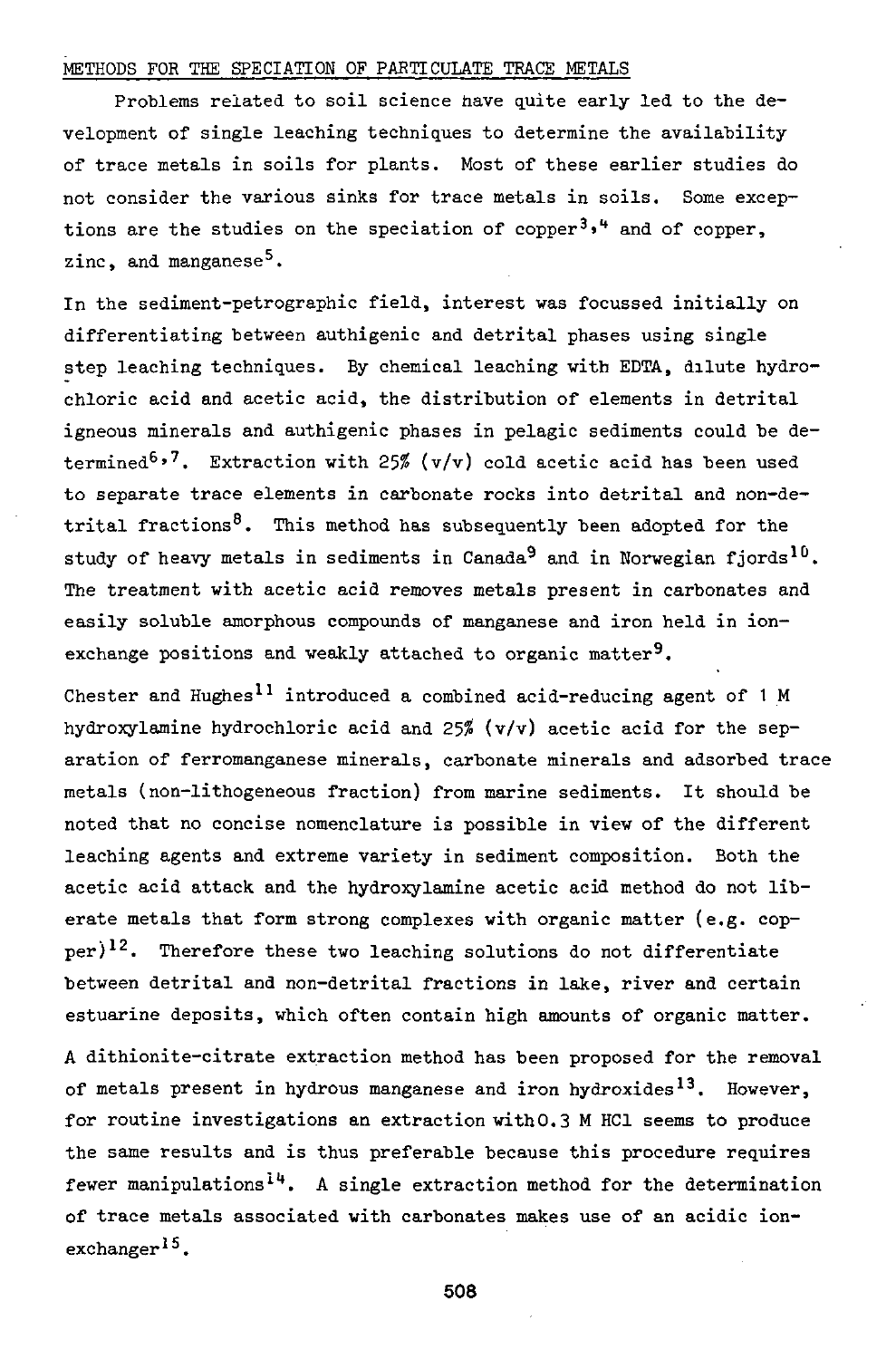Further differentiation of the non-detrital or non-lithogeneous metal fraction was mainly promoted by environmental studies, since these phases of the sedimentary dredged material, or sewage substances, constitute "the reservoir for potential subsequent release of contaminants into the water column and into new interstitial waters"<sup>16</sup>, thus becoming predominantly available for biological uptake<sup>17-20</sup>.

Adsorption and cation excha Extractions with: BaCl $^{39}$ , MgCl $^{24}$ , NH,OAc Detrital/non-detrital; authigeneous/lithogeneous fractions Extractions with: EDTA $^{\circ}$ , 0.1 M HCl<sup>++</sup>, 0.3 M HCl<sup>++</sup>, 0.5 M HCl Manganese and iron phases; reducible, easily and moderately reducible phases Extractions with (in approximate order of release of iron): Acidified  $\frac{44}{100}$  .  $\frac{44}{100}$  .  $\frac{45}{100}$  . hydroxylamine-acetic as hydroxylamine , ammonium-oxalate , hydroxylamine-acetic acid , dithionit-citrate<sup>13</sup>. Carbonate phases Extractions with:  $CO_2$  treatment<sup>46</sup>, acidic cation exchange<sup>15</sup>, NaOAc/HOAc

(pH 5)<sup>29</sup> Organic phases; Humic and fulvic acids, solid organic  $^{39}$  H 0  $\text{-NH}$  04 $\text{-}^{42}$  H 0  $\text{-HMO}$   $^{26}$  organic solvents<sup>47</sup>  $\frac{51}{51}$  ,  $\frac{400}{22}$  ,  $\frac{400}{22}$  ,  $\frac{400}{22}$  ,  $\frac{400}{22}$  ,  $\frac{400}{22}$ 0.5 N NaOH<sup>51</sup>, 0.1 N NaOH/H<sub>2</sub>SO<sub>4</sub><sup>52</sup>, Na hypochlorite-ditionite/citrate<sup>24</sup>

Table 1. Summary of common methods for the extraction of metals associated with different chemical phases in sediments.

0.5 N NaOH , 0.1 N NaOH , 0.1 N NaOH , NaOH , Na hypochlorite-ditionite-ditionite-ditionite-ditionite-ditionit<br>1980 : Na hypochlorite-ditionite-ditionite-ditionite-ditionite-ditionite-ditionite-ditionite-ditionite-ditioni

The various single leaching steps (Table 1) are combined into leaching schemes to determine the sinks for trace metals in sediments. A sequence beginning with the "Chester-Hughes" reagent<sup>11</sup>, followed by an oxidizing step (30%  $\text{H}_2\text{O}_2$ )<sup>21</sup> resulting in a differentiation of trace me reducible, oxidizable and resistant fraction, has been used for the study of reduced fjord sediments in British Columbia<sup>21</sup>, sediments from the Dead Sea in Israel<sup>22</sup>, and for sediments from Southern California<sup>23</sup>. A distinction between exchangeable metals, metals present in metal hydroxide coatings, organic solids, and the crystal phases was made for sediments from the Amazon and Yukon rivers<sup>24,25</sup>. Studies on sediment Angeles harbor<sup>26</sup> and on contaminated sediments from Lake Er: Bay, and the harbour of Bridgeport, Conn.<sup>27</sup> were performed by sequential extraction techniques to include the determination of the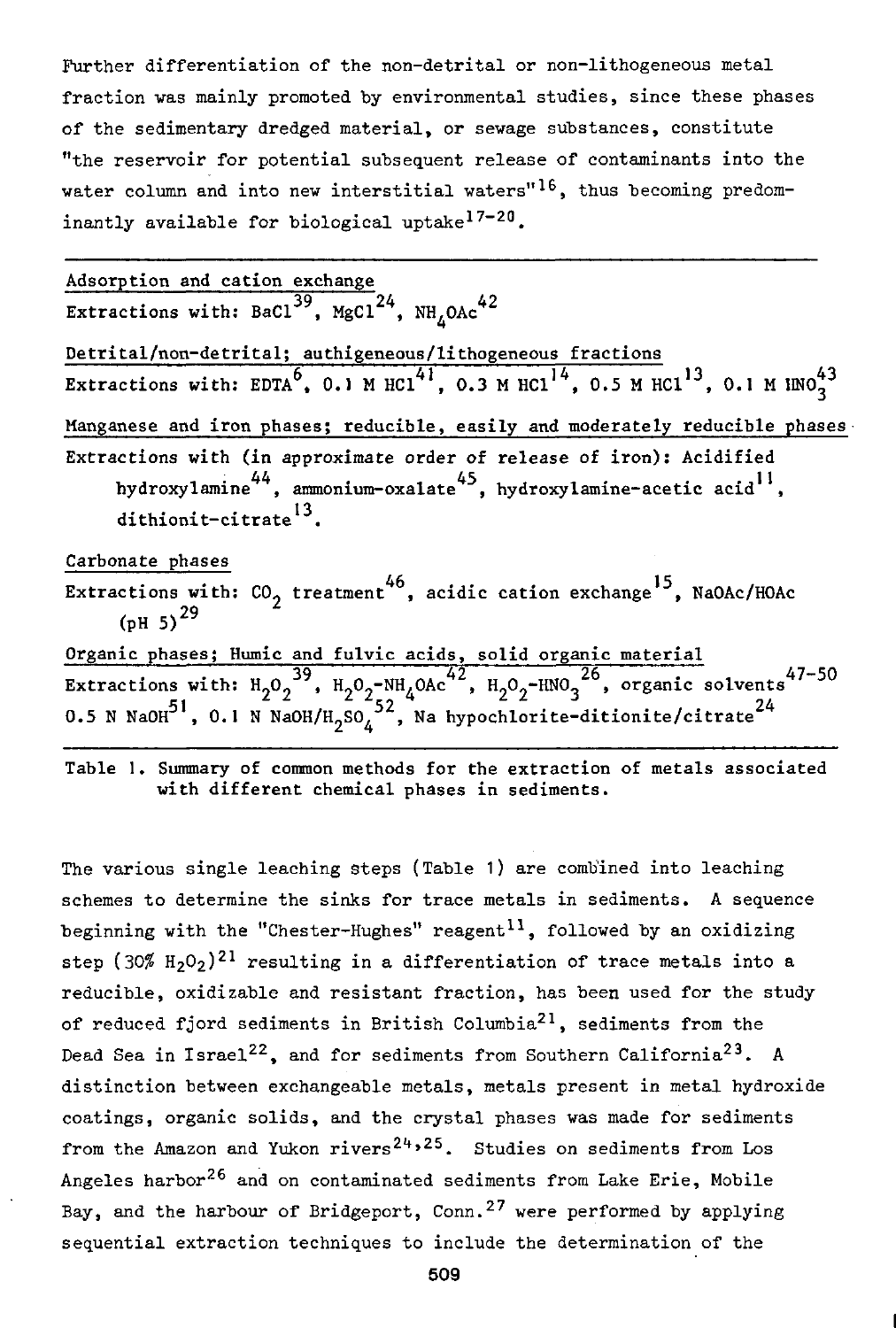|      |                             |      |               |              |         |       |       |         | Gonome | Ortown river<br>Chittogong | Magociena |        | Corantin | Chap Phys                          |              |           | G Ruono rue |
|------|-----------------------------|------|---------------|--------------|---------|-------|-------|---------|--------|----------------------------|-----------|--------|----------|------------------------------------|--------------|-----------|-------------|
| Elge | $\mathcal{L}^{\mathcal{E}}$ | Rima | <b>Island</b> | <b>Mause</b> | Scheept | Somme | Seine | Gironde |        |                            |           | Ormoco |          |                                    | <b>Point</b> |           |             |
|      |                             |      |               |              |         |       |       |         |        |                            |           |        |          |                                    |              |           |             |
|      |                             |      |               |              |         |       |       |         |        |                            |           |        |          |                                    |              |           |             |
|      |                             |      |               |              |         |       |       |         |        |                            |           |        |          |                                    |              |           |             |
|      |                             |      |               |              |         |       |       |         |        |                            |           |        |          | HANISH SANISH                      |              |           |             |
|      |                             |      |               |              |         |       |       |         |        |                            |           |        |          |                                    |              |           | Ni          |
|      |                             |      |               |              |         |       |       |         |        |                            |           |        |          |                                    |              |           |             |
|      |                             |      |               |              |         |       |       |         |        |                            |           |        |          | H <sub>2</sub> O <sub>2</sub> /HCl |              | resistant |             |

Figure 2: The speciation of trace metals in eighteen different river sediments. The rivers are arranged according to their approximate geographical position from north to south. Most tropical rivers contain low amounts of cadmium and here it was not possible to obtain a reliable speciation. For the Rio Magdalena and the Orininoco River, insufficient material was available for the determination of the exchangeable fractions; the acidified hydroxylamine step therefore contains also the "exchangeable metals.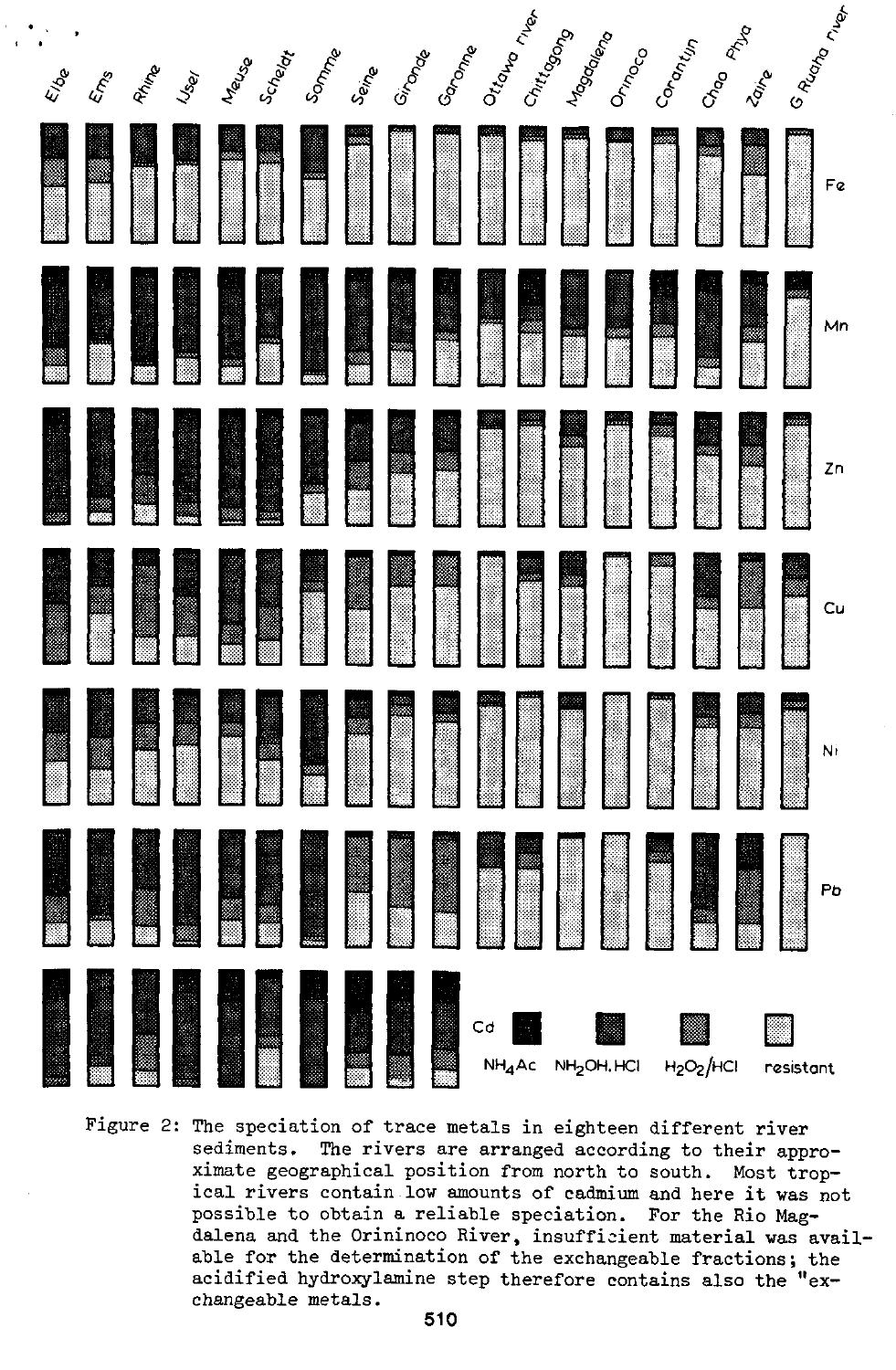metal contents in interstitial water and in exchangeable, easily reducible, moderately reducible, organic, and residual fractions. Extraction schemes related to the above-mentioned ones have been used for the speciation of particulate metals in Lake Michigan<sup>28</sup>, the Yamaska and Saint Francois rivers in Canada<sup>29</sup>, the Rio Grande<sup>30</sup>, and Tokyo Bay<sup>31</sup>. A simplified scheme consisting of an extraction with 0.1 M hydroxylamine-HC1 (pH 2) followed by an extraction with hydrogen peroxide (30\$, pH 2.5)-ammonium acetate was used for the study of sediments from the Rhine, Meuse, Ems and Scheldt rivers and from the North Sea $^{32}$ . This scheme including an additional step for exchangeable cations was used to study the speciation of trace metals in 18 different river systems (Figure 2). The results show the increase in the relative amount of metals present in the resistant ( lithogeneous) fraction for less polluted or unpolluted river systems. In nearly all river systems the "reducible phase" is an important sink for trace metals. Copper more than other trace metals shows a tendency to prefer the "organic phase".

Elaborate schemes have been developed by Förstner and co-workers $33 - 36$ . Examples of an elaborate fractionation scheme are presented in Tables 2 and 3.

- 1 Exchangeable cations: 1 M ammonium acetate, pH 7
- 2 Carbonate fraction: acidic cation exchanger
- 3 Easily reducible phases: (Mn oxides; amorphous Fe oxyhydrates); 0.1 M  $NH<sub>2</sub>OH-HCl + O<sub>1</sub>O1 M HNO<sub>3</sub>$ , pH 2
- *k* Moderately reducible phases: (poorly crystallized'Fe oxyhydrates):  $0.2$  M ammonium oxalate + 0.02 M oxalic acid, pH 3
- 5 Non-silicate iron phases: citrate-dithionite extraction
- 6 2EIHii£\_££E:£:Ei22E: 30^ H202(90 C°)+ 1 M WHi+OAc, pH 2
- 7 Detrital\_silicatos:HF/HC104 digesti

Table 2: Example of elaborate scheme for the speciation of particulate trace metals.

This scheme was applied to two intercalibration sediment samples of the Federal Institute of Hydrology (FRG)<sup>53</sup> from the Rhine River tuary. Selected data<sup>54</sup> given in Table 3 indicates a significa of residual associations for Cu, Zn, and Pb as the total metal concentration increases due to anthropogenic pollution. There is a considerable amount of Cu, Zn, Pb, and Cd bound in the carbonate fraction, whereas the exchangeable form is significant only in the case of Cd.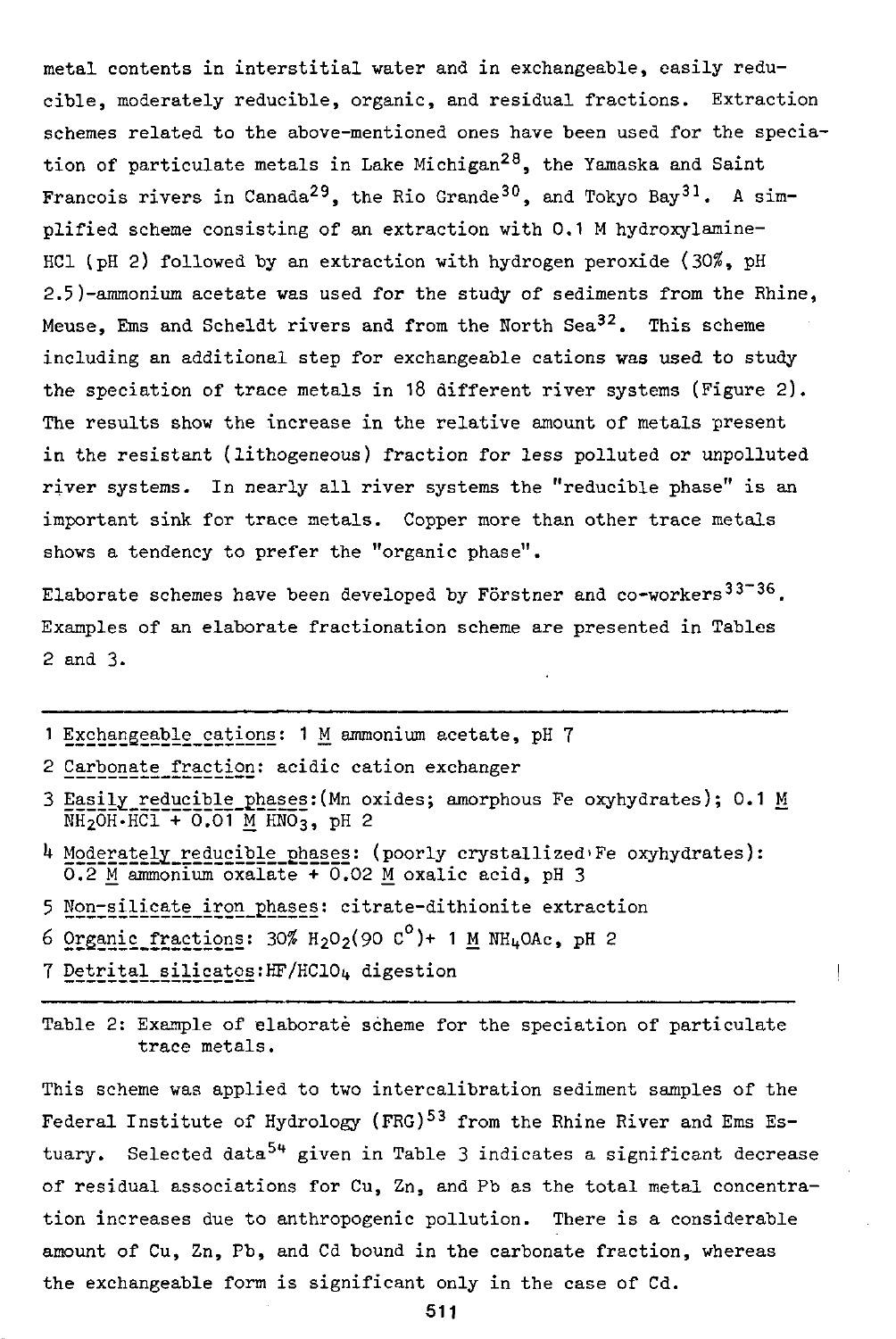|                     | Νi     |        |       | Cu      |       | Zn    | Pb              | Cd    |                |
|---------------------|--------|--------|-------|---------|-------|-------|-----------------|-------|----------------|
| Total conc.         | $E-E$  | $R-R$  | $E-E$ | $R-R$   | $E-E$ | $R-R$ | $E-E$           | R-R   | $R-R$          |
| $\mu$ g/g d.w.      | 42     | 84     | 26    | 209     | 227   | 922   | 66              | 144   | 9.9            |
| 1 Exchang.cat.      | 3%     | 6%     | $2\%$ | $1\%$   | $2\%$ | 9%    | $12\%$          | $3\%$ | 18%            |
| 2 Carbonate fract.  | $10\%$ | $13\%$ | 197   | 28%     | 31%   | 37%   | 35%             | 52%   | 38%            |
| 3 Easily reduc.     | 28%    | 25%    | 3%    | 3%      | 24%   | 39%   | 1/2             | 6%    | 23%            |
| 4 Moderately reduc. | 15%    | 17%    | 29%   | 30%     | 12%   | $5\%$ | 29%             | 23%   | $1\frac{7}{6}$ |
| 5 Non-silic. Fe     |        | 6%     | 5%    | $2\%$   | $2\%$ | 17.   | 11%             | 6%    |                |
| 6 Organics, sulf.   | 6%     | 3%     | 3%    | $^{17}$ | 3%    | $1\%$ | 12 <sup>7</sup> | $1\%$ | $6\%$          |
| 7 Residual fract.   | 38%    | 40%    | 39%   | 32%     | 26%   | 9%    | 20%             | 10%   | 14%            |

Table 3: Chemical extraction of selected trace metals in sediment samples from the Rhine River (R-R) and the Ems Estuary (E-E) according to the methods of Table 2.

For most extraction phases a distinct reduction of the metal content is usually seen as grain size increases. The effects are particularly evident for the Zn and Pb associations with carbonates, easily and moderately reducible fractions, but can also be observed in the residual organic fractions for  $Cr$ , or in the humate fractions, for Fe, Pb and  $Cu^{35}$ . In Part I of the present review we have shown that such effects should be even more pronounced if the mechanical fractionation would more accurately separate individual particles according to their grain size; the deposition of coatings on inert materials is one of the major reasons for the still relatively high contents of non-residual metal associations within coarse-grained sediment fractions.

The above-mentioned studies all show that the surplus metal contaminants introduced by man's activities into the aquatic system usually exists in relatively unstable chemical associations and is, therefore, predominantly available for biological uptake<sup>37</sup>.

Unfortunately there is, as indicated, a proliferation of extraction schemes, making, as in the case of total metal concentrations in sediments, an intercomparison of results difficult, indeed if not impossible. However, presently sufficient information and experience with different extraction techniques is available for a variety of sediments, making it possible to propose a "standard" extraction method for the speciation of particulate metals.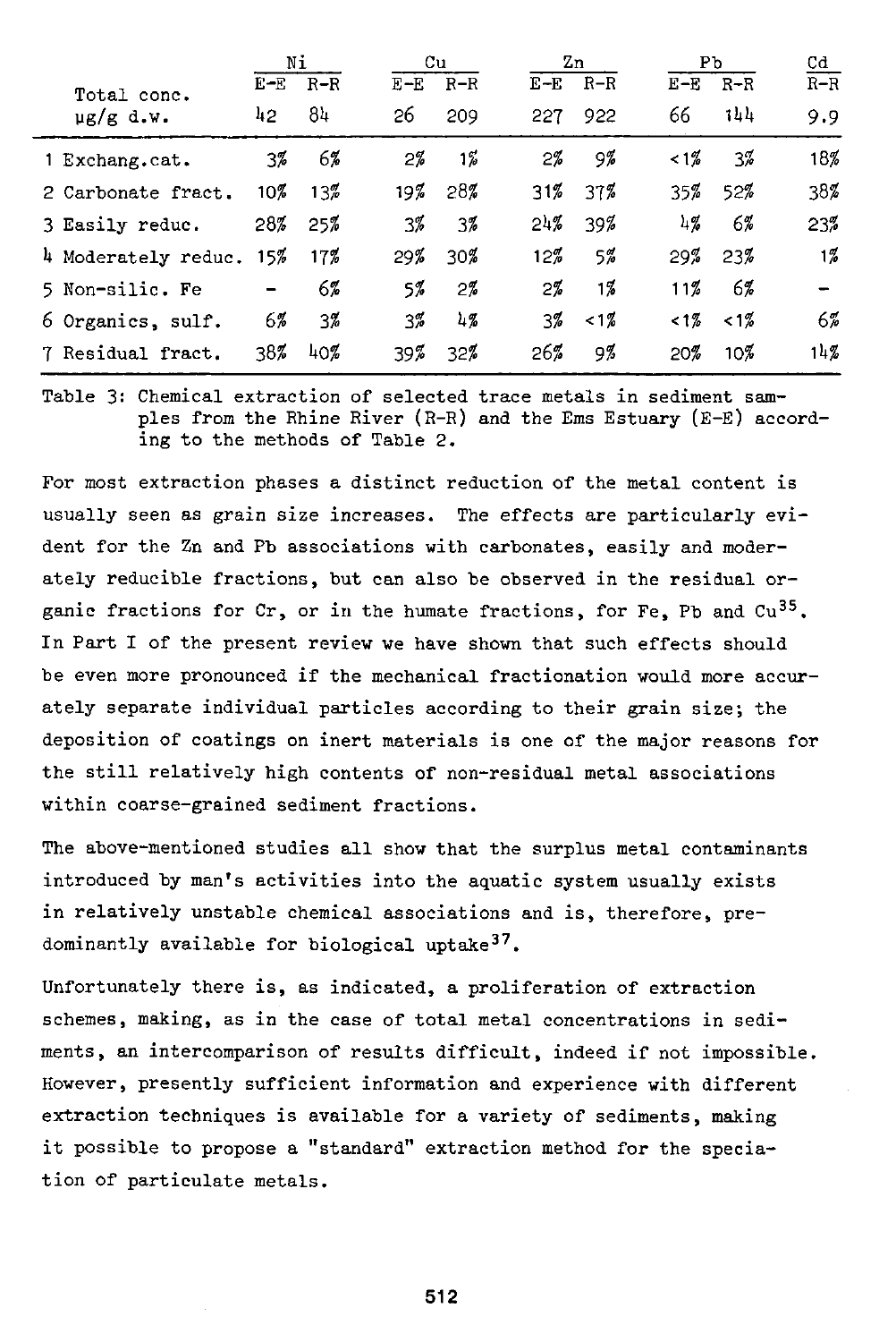# PROPOSAL FOR A "STANDARD EXTRACTION METHOD" FOR THE SPECIATION OF PART-  $\prime$ CULATE METALS

A "standard extraction method" should be relatively simple, in order to make routine analysis of large numbers of sediments possible, yet at the same time, it should provide sufficient information for a tentative assessment of the environmental impact of particulate metals. However, it should be clearly pointed out that the various extraction procedures (Table 1) are not as selective as sometimes stated. Readsorption of metals can occur<sup>38</sup>; reactions are influenced by the duration of the experiment, the temperature, and by the ratio of solid matter to volume of extractions. Based on our experience and an evaluation of the literature we suggest the following procedure:

- A. An extraction with acidified hydroxylamine hydrochloride. This extraction had originally been proposed for the selective dissolution of manganese compounds in soils and sediments<sup>39</sup>. It has been an inherent part of several extraction schemes<sup>26,27,32</sup>. The hydrox step includes the extraction of exchangeable cations and of carbonatebound metals.
- B. An extraction with acidified hydrogen peroxide (30\$). This method was originally used in soil extraction techniques<sup>39</sup>. The extraction should be followed by an extraction of ammonium acetate to remove any reabsorbed metal ions, a step as suggested by Engler et al. $42$
- C. A total analysis (HF/HClO<sub>4</sub>) of the residue remaining after the first two extractions.

The rather important "exchangeable phase" (as it represents very loosely bound trace metals and may regulate and/or reflect the composition of surface waters) is not included in this scheme. In determining the amount of exchangeable metal ions, an extractant is used which contains cations more strongly bound to the exchange positions as compared with the metals. Common extractants in use are BaCl<sub>2</sub>, MgCl<sub>2</sub> and NH<sub>4</sub>OAc (Table 1). Theoretically, after one or two extractions no more exchangeable metal should be released, since all the exchange sites have been "taken over". For calcium, which is mainly present in carbonates in the sediments used, the released amount reaches a constant value (Figure 3), due to the solubility of the carbonates in the extractant. The released amounts of manganese and nickel also reach a constant value due to the solubility of their metal compounds in the extractant. Mangnesium alone reaches very low values, because it is mainly present in highly insoluble sil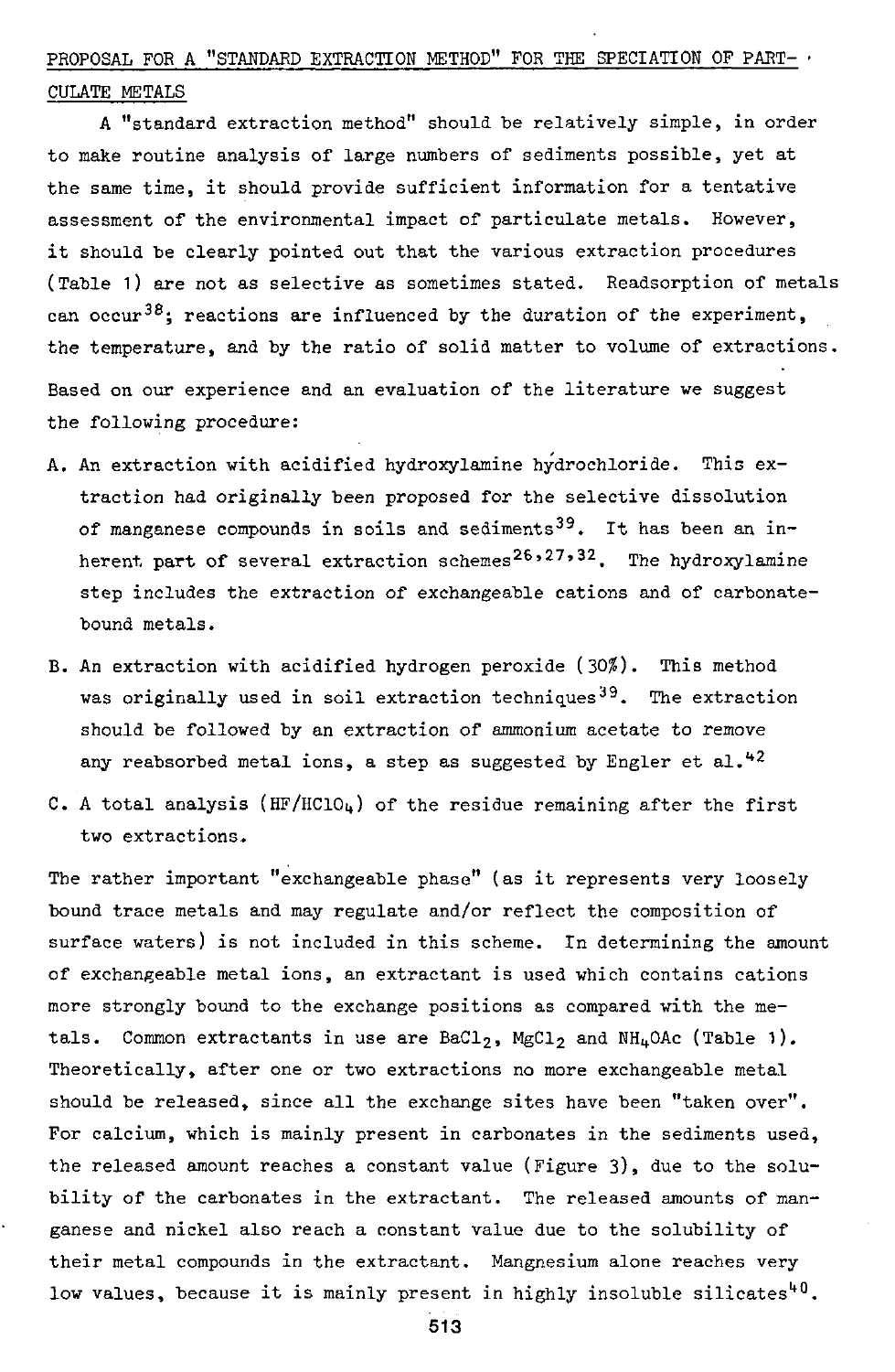Notable differences are found for the extraction with MgCl<sub>2</sub> and NH<sub>4</sub>OAc; the former releases much more nickel and also more manganese, probably due to the formation of metal-chloride complexes in solution. Although the ion-exchangeable fraction of trace metals is still ill-defined<sup>55</sup>. the ammonium-acetate solution seems to offer an acceptable compromise.



Extraxtion

Figure 3: The amount of trace metals released after successive extractions with  $NH_4$ OAc and MgCl<sub>2</sub>. For comparison data for magnesium and calcium are also given (extractions with  $NH<sub>4</sub>OAc$ ).

## Comments on Other Extraction Procedures

In cases where sediments contain high concentrations of iron it maybe advantageous to include additional acid-reducible extractive steps following the hydroxylamine extraction (Table 2) such as ammonium oxalateoxalic acid and/or citrate-dithionite. The results of experiments with the citrate-dithionite agent on Rhine River and Wadden Sea sediments in Figure *h* indicate that significant amounts of arsenic, scandium, thorium and vanadium are still present in reducible phases after  $NH<sub>2</sub>OH·HCl$  treatment; however, only small percentage of the heavy metals were found in the dithionite extract. Our experiments<sup>54</sup> on pelagic sediments and nodules rich in iron and manganese have shown that the ammonium oxalateoxalic acid reagent<sup>45</sup> is particularly useful for the extraction ately reducible phases; considerable amounts of Fe, Cu, Zn, and Ni are released by this agent from all samples after  $NH<sub>2</sub>OH·HCl$  treatment, whereas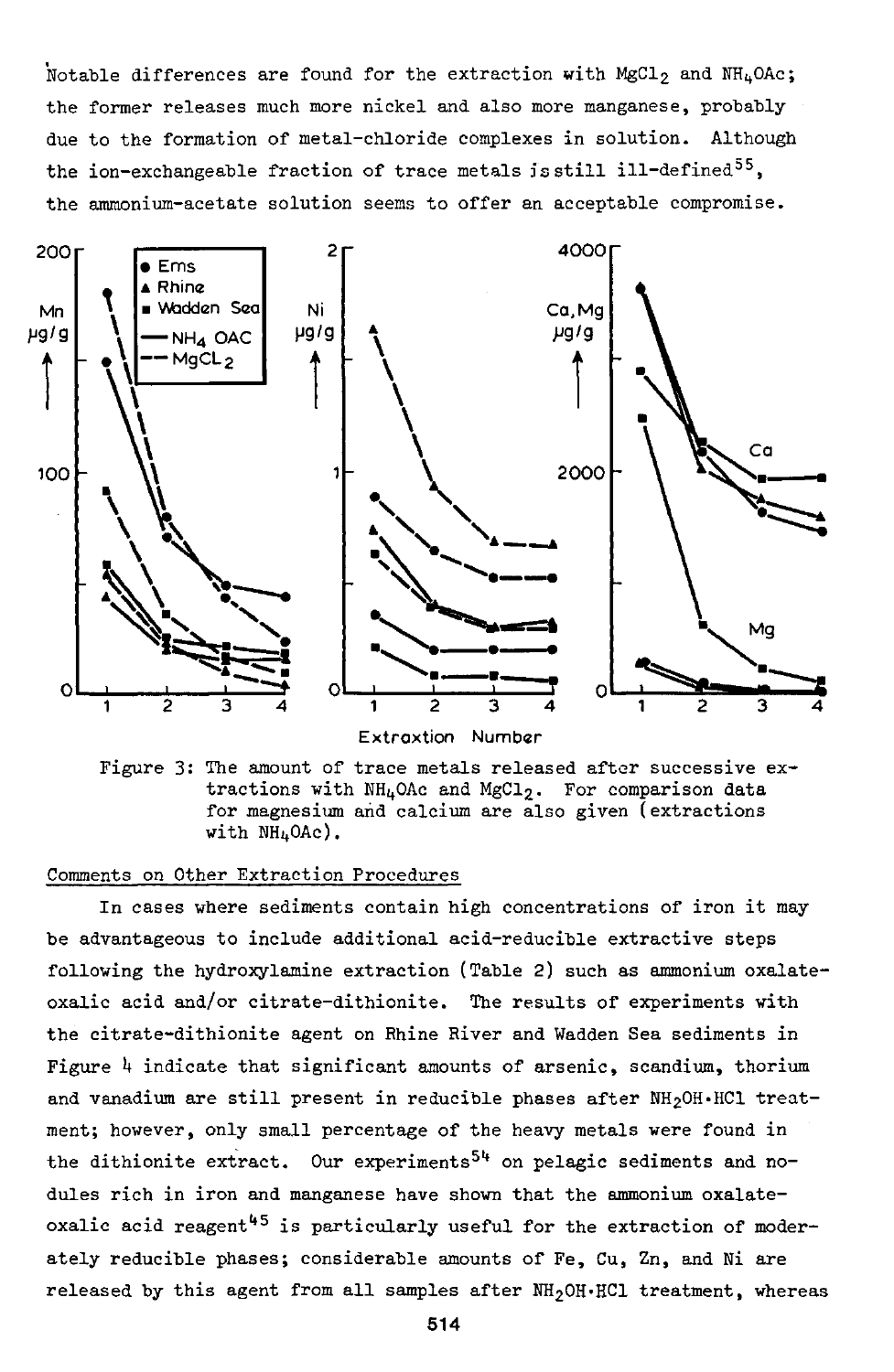

Fig. 4: Speciation of trace elements in samples from the Rhine River and from the Wadden Sea.

the subsequent extraction with citrate-dithionite is inadequate for additional release from the (fully authigenic) nodule material and only extracts significant amounts of iron, zinc, and manganese from the sediments. It seems that with the dithionite treatment copper is reduced to its less soluble univalent form; Gupta and Chen's<sup>26</sup> find Angeles harbour sediments, where copper is almost totally found in the residual fraction (despite strong anthropogenic enrichments),can possibly be explained by such effects.

Our experiments<sup>54</sup> have demonstrated characteristic effects of the solid/ solution ratio. A too high solid content together with an increased buffer capacity may cause the system to overload, which is reflected by rising pH values in a time-dependent test with oxalate-oxalic acid (initial pH 2) and citrate-dithionite (pH 3) solutions. Despite many difficulties with the carbonate extraction — reprecipitation under oxygenated conditions'<sup>46</sup>, adsorption of organic compounds on exchanger re- $\sin^{15}$ , pH effects on labile oxides – this step's one major advantage lies in the reduction of the samples' buffer capacity before the leaching of the remaining acid-reducible phases.

Extraction procedures with sodium hydroxide commonly used for the disintegration of humic and fulvic acids will no longer be applied in our leaching sequences due to the initial high pH conditions, which may promote the formation of basic metal hydroxides. Treatment with organic solvents (Table 1) are poorly suited for routine applications. The differentiation of organic and sulfidic metal associations is not as yet possible.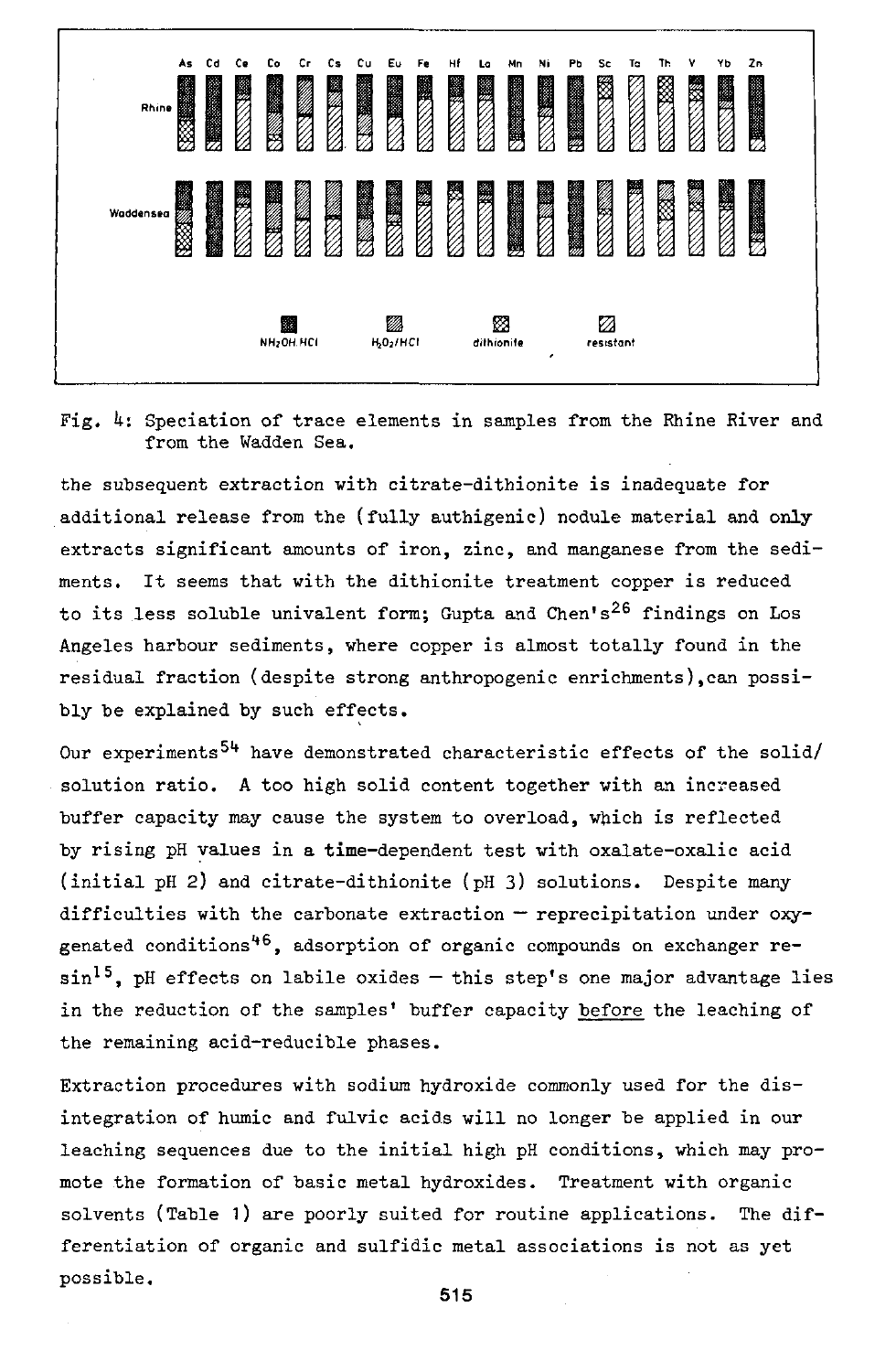#### REFERENCES

1 W. Salomons and W.D. Eysink. Proc. Holocene marine sedimentation in the North Sea Basin, Texel, the Netherlands 1979. In press

 $\boldsymbol{\mathcal{N}}$ 

- 2 K. Banat, U. Förstner and G. Müller. Naturwissenschaften 12, 525-528 (1972)
- 3 R.G. McLaren and D.V. Crawford. J. Soil Science, 24, 172-181 (1973)
- 4 H. Grimme. Z. Pflanzenernähr. Düng. Bodenk. 116, 207-222 (1967)
- 5 L.M. Shuman. Soil Science, 127, 10-17 (1979)
- 6 E.D. Goldberg and G.O.S. Arrhenius. Geochim. Cosmochim. Acta. 13, 153-212 (1958)
- 7 G.O.S. Arrhenius and J. Korkisch. Int. Oceanogr. Congs. Preprint, 497, (M. Sears, ed.) Am. AAAS. Washington (1959).
- 8 D.M. Hirst and G.D. Nicholls. J. Sediment. Petrol. 28, 461-468 (1958)
- 9 D.H. Loring and D.J.G. Nota. J. Fish. Res. Board Can. 25, 2327-2347 (1968)
- 10 J. Skei and P.E. Paus. Geochim. Commochim. Acta. 43, 239-246 (1979)
- 11 R. Chester and M.J. Hughes. Chem. Geol. *2,* 249-262 (1967)
- 12 H. Agemian and A.S.Y. Chau. The Analyst. 101, 761-767 (1976)
- 13 E. A. Jenne, J.W. Ball and C. Simpson. J. Environ. Quality. 3, 281-287 (1974)
- 14 B.A. Malo. Environ. Sei. Technol. *U\_,* 277-282 (1977)
- 15 R. Deurer, U. Förstner and G. Schmoll. Geochim. Cosmochim. Acta. 42, 425-427 (1978)
- 16 K.Y. Chen, S.K. Gupta, A.Z. Sycip, J.C.S. Lu, M. Knezevic, W.M. Choi. DMRP, Contract Rept. D-76-1, 221pp (1976)
- 17 K.Y. Chen, J.C.S. Lu, A.Z. Sycip. Proc. Spec. Conf. Dredging and its Environmental Effects, Mobile, Ala. 435-454 ASCE:N.Y. (1976)
- 18 R.P. Gambrell, R.A. Khalid, W.H. Patrick Jr. ibid, 418-434
- 19 S.N. Luoma, E.A. Jenne. In: Biological Implications of Metals in the Environment, pp. 213-230, NTIS-CONF-750929 (1977).
- 20 R.A. Khalid, R.P. Gambrell, M.G. Veloo, W.H. Patrick Jr. DMRP, Contract Rept. D-77-4. Vol. I. 221 pp. (1977)
- 21 B.J. Presley, Y. Kolodny, A. Nissenbaum, I.R. Kaplan. Geochim. Cosmochim. Acta. *36,* 1073-1099 (1972)
- 22 A. Nissenbaum. Isr. J. Earth Sei. 23, 111-116 (1974)
- 23 K.W. Bruland, K. Bertine, M. Koide, E.D. Goldberg. Environ. Sei. Technol. 8, 425-432 (1974)
- 24 R. Gibbs. Science. 180, 71-73 (1973)
- 25 R. Gibbs. Geol. Soc. Amer. Bull. 88, 829-843 (1977)
- 26 S.K. Gupta and K.Y. Chen. Environ. Letters. 10, 129-158 (1975)
- 27 L.M. Brannon, R.M. Engler, J.R. Rose, P.G. Hunt, I Smith. DMRP, Mise. Pap. D-76-18, 39 pp (1976)
- 28 L.H. Fillipek and R.M. Owen. Chem. Geol. 26, 105-117 (1979)